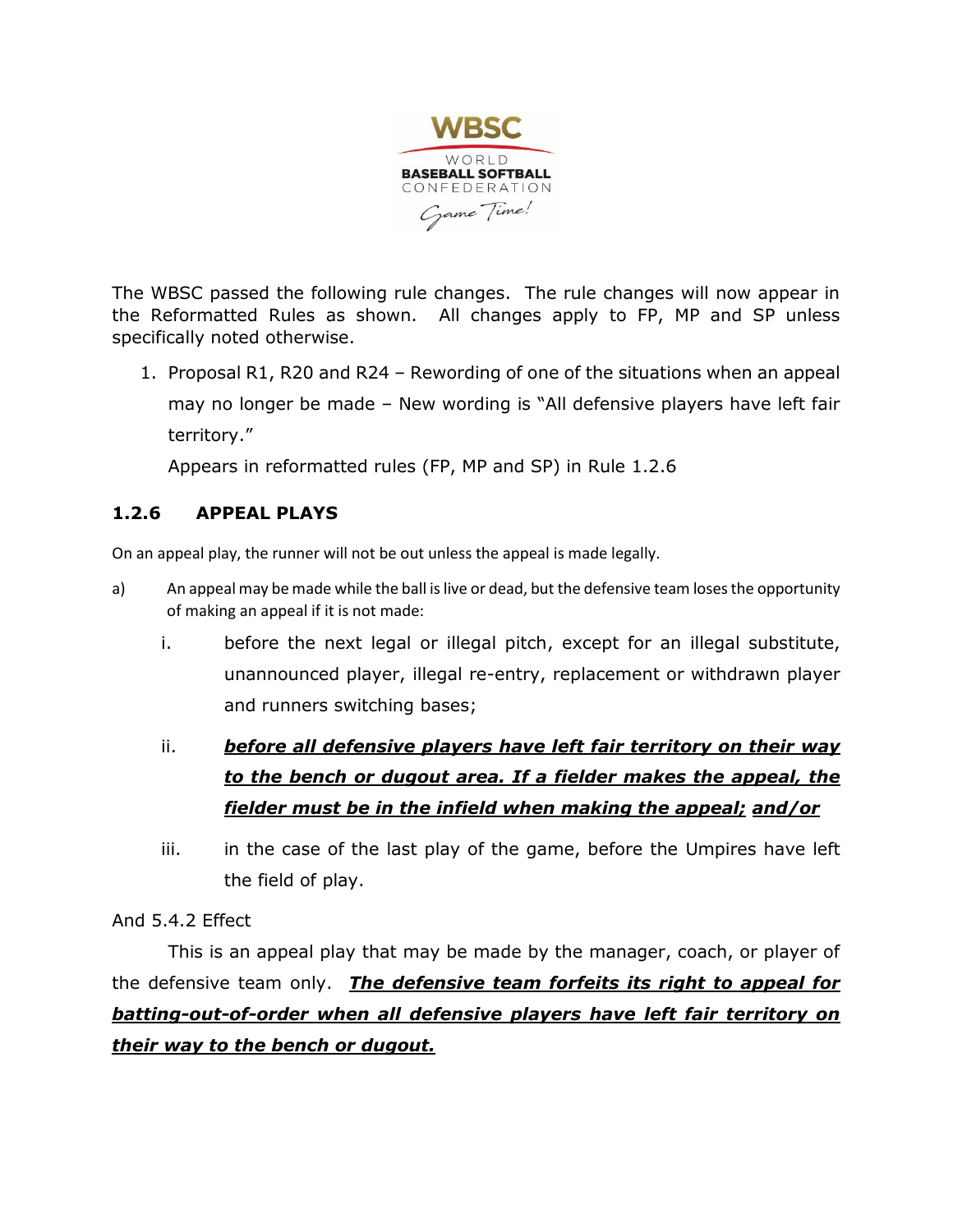And 5.10.4.1

- *i.* when the defensive team does not request the Umpire's decision on an appeal play until after the next legal or illegal pitch, or *until after all defensive players have left fair territory on their way to the bench or dugout;*
- 2. Proposal R2 and R13 Add that the consumption of alcohol and use of chewing tobacco is added to smoking as activities prohibited in the dugout area. Smoking to include the inhalation of tobacco products, e cigarettes and vaping.

Appears in reformatted rules as:

### **2.1.5 DUGOUT**

The area in dead ball territory designated for team members only. There must be no smoking*, consumption of alcohol or use of chewing tobacco in this area. Smoking includes the inhalation of tobacco products, e cigarettes and vaping.*

And

### **3.5.1 IN GENERAL**

a) No team member may dispute any judgment decision by an Umpire.

b) During a game, a person on the line-up card or otherwise permitted in the dugout must remain inside the designated dugout area, except when these Rules permit or when considered justified by an Umpire. This includes players other than the on-deck batter (who must remain in the on-deck circle) at the start of the game, between innings, or when a pitcher is warming up. There shall be no smoking*, consumption of alcohol or the use of chewing* tobacco in the designated area

3. Proposal R3 – Change to wording of "is placed into the batting order" to is entered into the batting order.

Appears in reformatted rules as

### **3.1.8 ILLEGAL RE-ENTRY**

An Illegal Re-entry occurs when: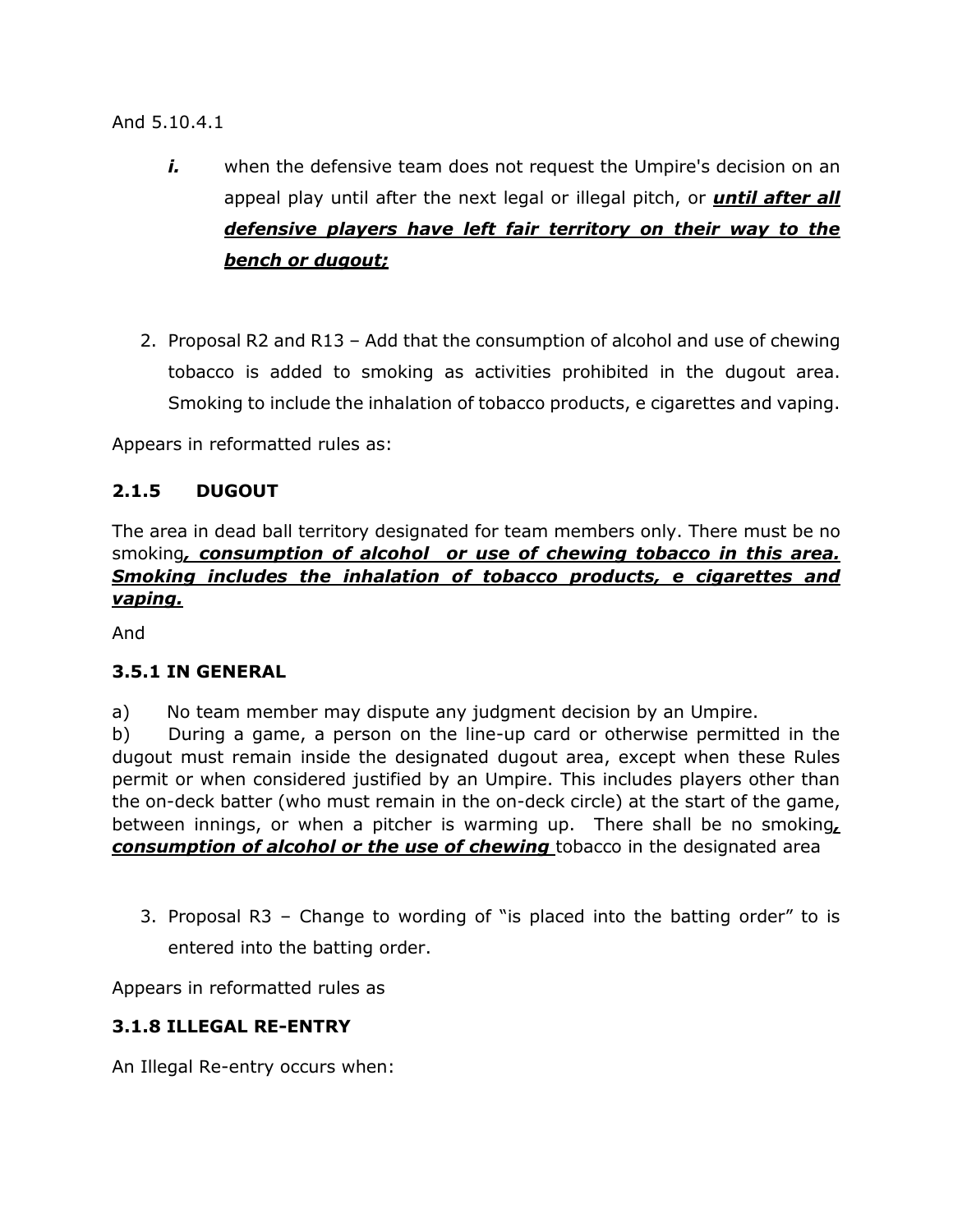- a) *a player, including the DP and FLEX returns to the game in a position in the batting order to which they are not legally entitled, i.e., a position that is not their original starting position;* or
- b) a player returns to the game when they are not legally entitled to enter the game
	- 4. Proposal R4 Add definition of an illegal glove

Appears in reformatted rules as:

# *2.1.10 ILLEGAL GLOVE*

### *A glove that does not meet the specifications of a legal glove or the use of a mitt by a fielder other than a catcher or first baseman.*

5. Proposal R5, R17 R18 and R23 Infield Fly clarification and relocation

Appears in reformatted rules as;

5.5.2 a) v

| 5.5.2   An infield fly is declared<br>Rule<br><u>a) v</u><br><b>Effect</b><br>The ball is live and a runner may advance at the risk of the<br><b>ball being caught, or retouch and advance after the</b><br>ball is touched, the same as on any fly ball. If a<br>declared infield fly becomes a foul ball, it is treated the<br>same as any foul ball.<br>If a declared infield fly is allowed to fall untouched to the<br>ground, and bounces foul before passing first or third<br>base, it is a foul ball.<br>If a declared infield fly falls untouched to the ground outside<br>the baseline, and bounces fair before passing first or<br>third base, it is an infield fly. | <b>EFFECTS</b> |  |  |
|----------------------------------------------------------------------------------------------------------------------------------------------------------------------------------------------------------------------------------------------------------------------------------------------------------------------------------------------------------------------------------------------------------------------------------------------------------------------------------------------------------------------------------------------------------------------------------------------------------------------------------------------------------------------------------|----------------|--|--|
|                                                                                                                                                                                                                                                                                                                                                                                                                                                                                                                                                                                                                                                                                  |                |  |  |
|                                                                                                                                                                                                                                                                                                                                                                                                                                                                                                                                                                                                                                                                                  |                |  |  |

#### AND Appendix 5 Umpires

The plate Umpire or base Umpire will have equal authority to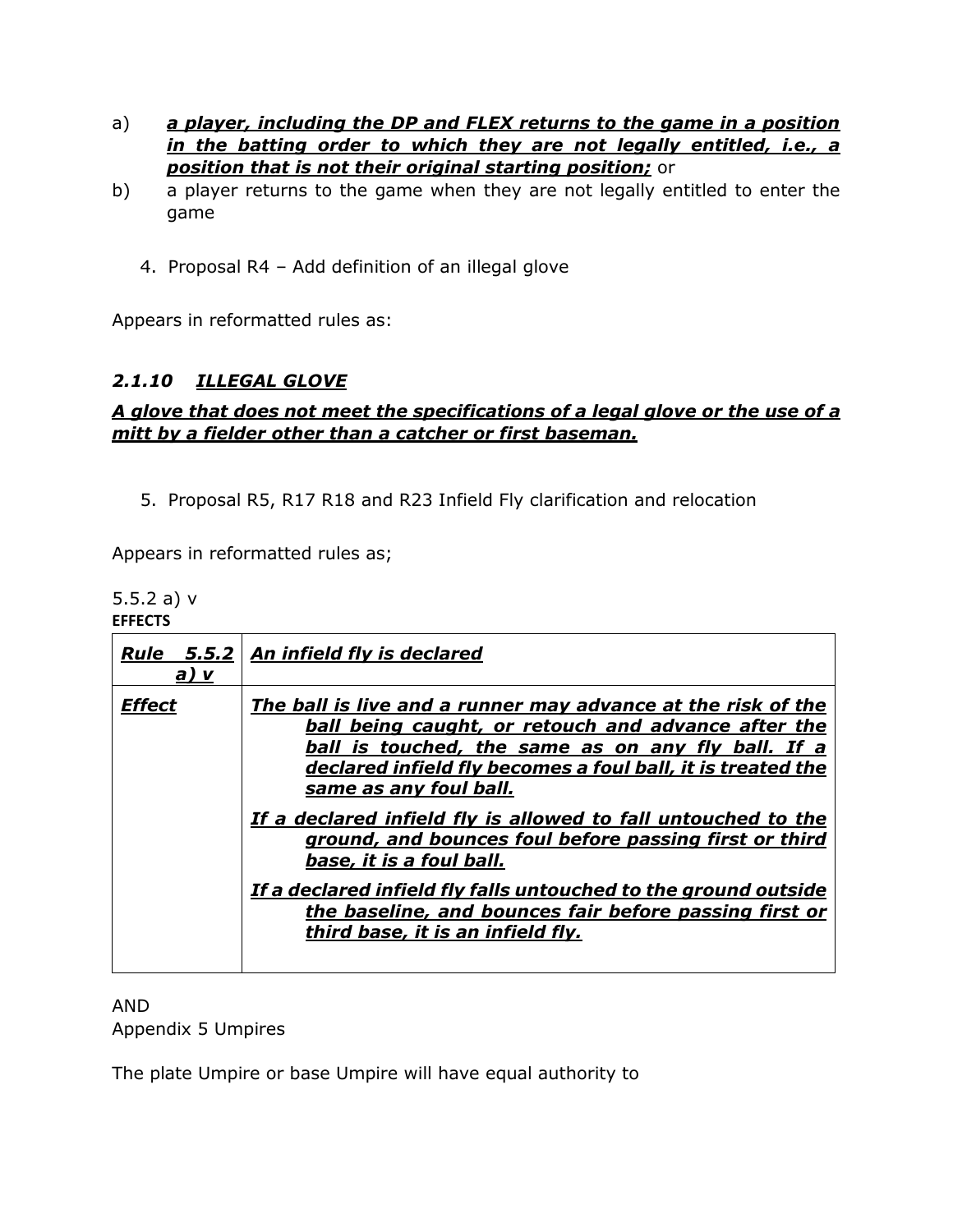### 5. Determine and call an infield fly. *When it seems apparent that a batted ball will be an infield fly, the Umpire will immediately declare, "INFIELD FLY, IF FAIR-THE BATTER IS OUT," for the benefit of the runners*

6. Proposal R6 – Add when a spectator enters the playing field to the definition of Interference

Appears in the reformatted rules as:

# **5.1.30 INTERFERENCE**

The act of:

- d) a spectator who *enters* or reaches into the playing field and impedes a fielder playing the ball, or makes contact with the ball that a fielder is attempting a play on.
- 7. Proposal R7 Change the definition of the strike zone.

Appears in the reformatted rules as;

### **5.1.41 STRIKE ZONE**

The space over any part of home plate between the *bottom of the batter's sternum (chest plate) and the bottom of the batter's knee cap, when they assume their natural batting stance. (MP Only – The space over home plate*  **between the batter's armpits and** the top of the knees when they assume their natural batting stance.) *The natural batting stance is the stance the batter takes after the release of the pitch when deciding to swing or not swing at the pitch.*

8. Proposal R8 – Slow Pitch only – Delete 2. He stands on the foul portion of the base, while the pitcher has possession of the ball within the pitcher's circle"

Appears in Slow Pitch reformatted rules as:

- 5.6 Double Base
	- iv) *Once a runner returns to the fair portion, should they then stand on the foul portion only it is considered not in contact with the base and the runner will be called out if they are tagged with the ball.*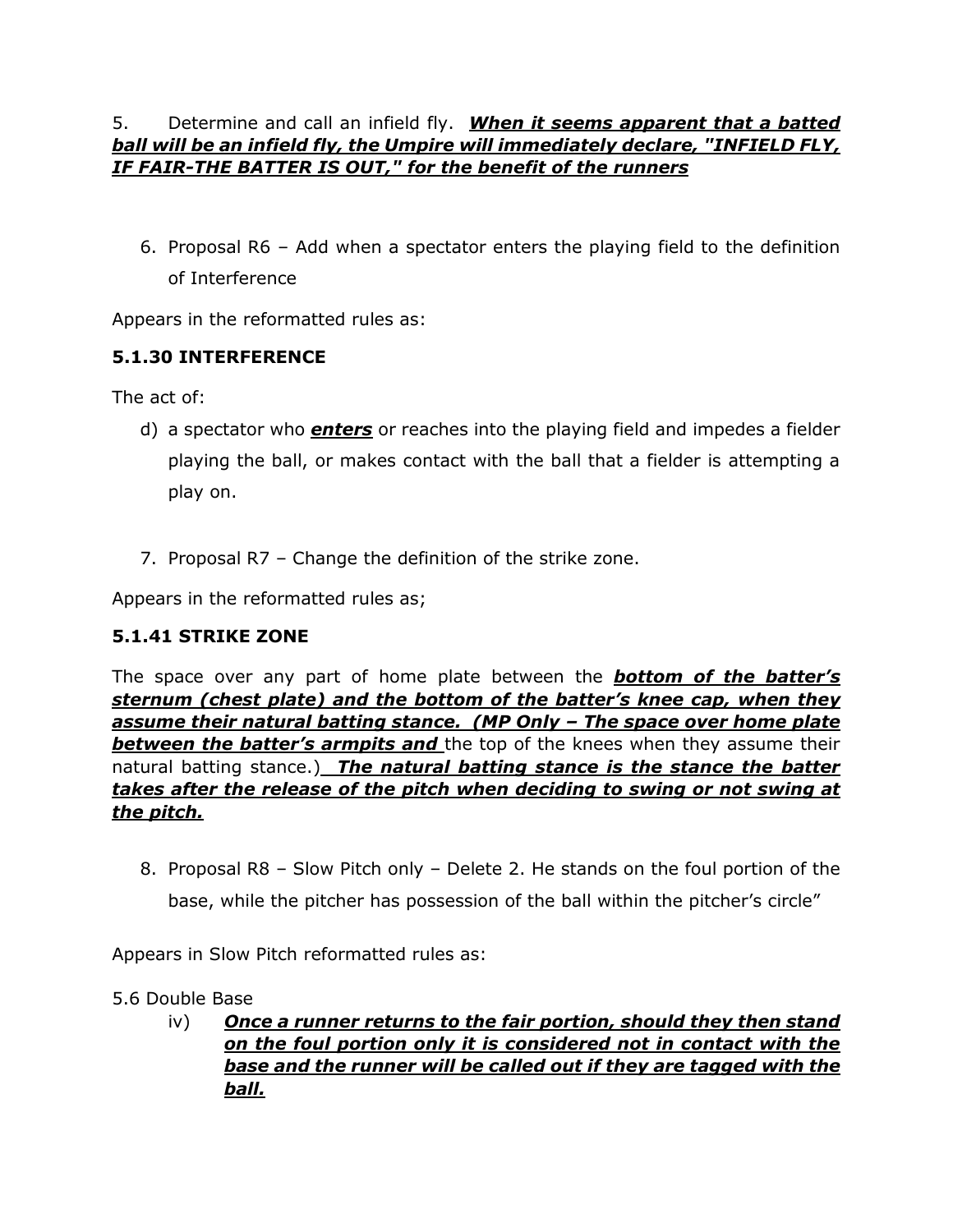9. Proposal R9 – Caps are no longer mandatory for coaches

Appears in reformatted rules as:

### **2.6 COACHES' UNIFORMS**

A Coach must be neatly attired, including the wearing of suitable footwear, or be dressed in team uniform in accordance with the color code of the team. *If a coach choses to wear a cap, it must conform to Rule 2.5.1a).* 

10. Proposal R10 – Delete wording regarding use of starting player as a replacement player.

Appears in reformatted rules as:

### 3.2.6 **THE REPLACEMENT PLAYER**

e) A Replacement Player may be:

- i. a listed substitute who has not yet been in the game;
- ii. a listed substitute who has been in the game but subsequently substituted from the game; or

# *iii. a starting player who is no longer in the line-up and who is no longer eligible to re-enter the game.*

11. Proposal R14 and R15 – Change Fast Pitch Only – Allow Pitcher to only have contact with pivot foot

Appears in reformatted rules as:

#### **4.3.1 PRELIMINARY ACTION BEFORE DELIVERING A PITCH**

Before delivering a pitch, the following actions must occur.

- a) All players must be positioned in fair territory and the catcher must be in the catcher's box and in a position to receive the pitch.
- b) The pitcher must have possession of the ball and be on or near the pitching plate.
- c) The pitcher must have *the pivot foot* in contact with the pitcher's plate and both feet within the 61.0 cm (24 in) length of the pitcher's plate. The hips must be in line with first and third bases*.* (MP only – The pitcher must have both feet in contact with the pitcher's plate and within the 61.0 cm (24 in) length of the pitchers plate. The shoulders must be in a line with first and third bases).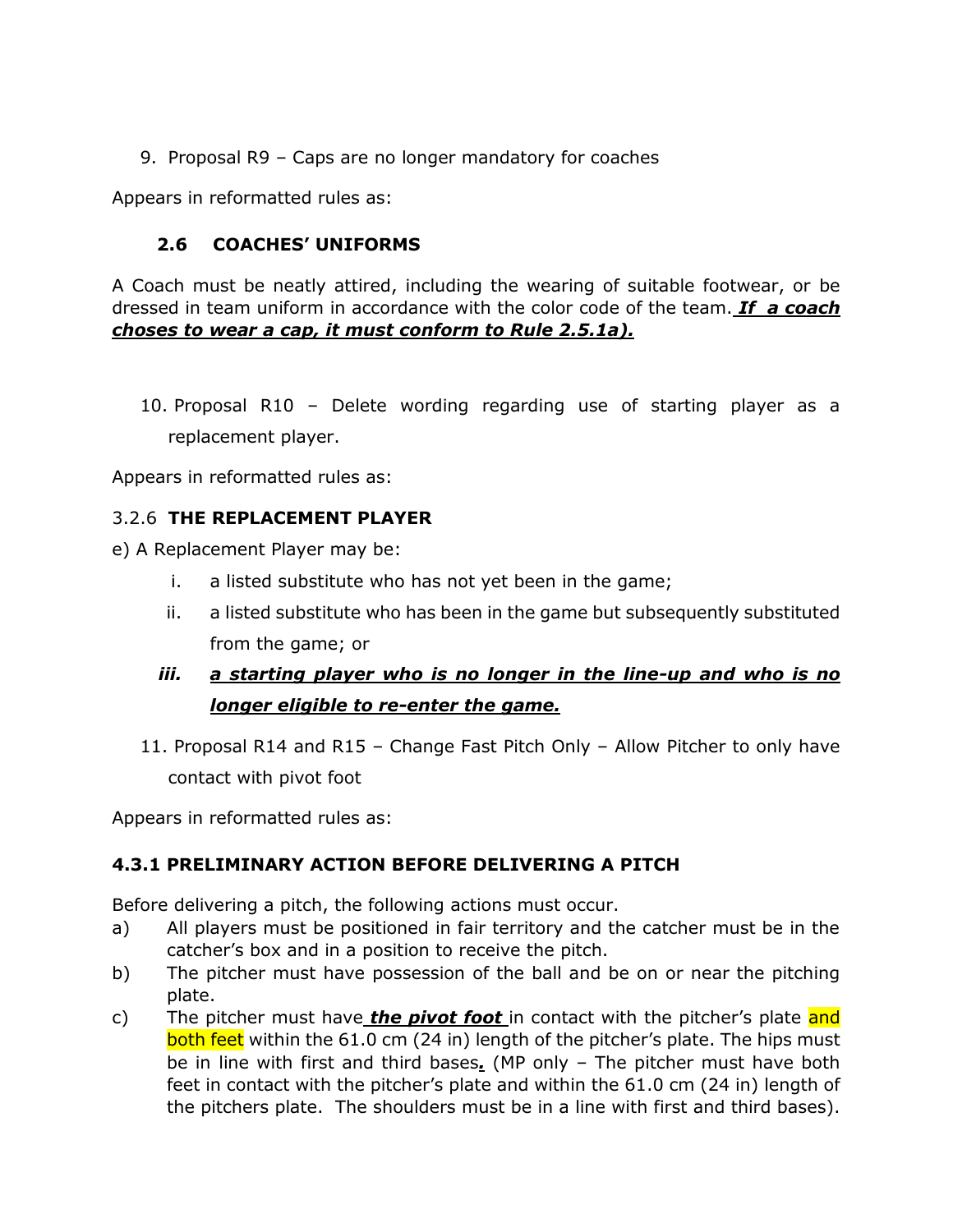- d) The pitcher must take, or appear to take, a signal from the catcher while standing on the plate with the hands separated and the ball in either the glove or the pitching hand.
- e) The pitcher must, after taking the signal, bring their whole body to a full and complete stop with the ball in both hands in front of the body. *The non-pivot foot (the stepping foot) must be stationary at the start and during pause. The non-pivot foot can only move forward with the start of the pitch. Any backward movement of the non-pivot foot during or after the pause is an illegal action.)* This position must be held for not less than two (2) seconds and not more than five (5) seconds before releasing the ball. (MP only – This position must be held for not less than two (2) seconds and not more than ten (10) seconds before releasing the ball) (FP ONLY - Holding the ball in both hands to the side of the body is considered in front of the body.)

# **4.3.2 STARTING THE PITCH**

- a) The pitch starts when one hand is taken off the ball or the pitcher makes any motion that is part of the pitcher's wind up). The pitcher may not use a pitching motion in which, after being in the pitching position with the ball in both hands, they take a backward and forward swing and return the ball to both hands in front of the body.
- b) *The pivot foot* must remain in contact with the pitcher's plate prior to the start of the pitch. Lifting the pivot foot off the pitcher's plate and returning it to the plate, creating a rocking motion is an illegal act. (MP Only Both feet must remain in contact with the pitcher's plate prior to the start of the pitch. Lifting the pivot foot off the pitcher's plate and returning it to the plate, creating a rocking motion is an illegal act.)
	- 12. Proposal R16 Amend Strike Zone FP Only

Appears in reformatted rules as:

#### 5.4.3

- *c)* A strike is called the ball is live and runners may advance with liability to be put out:
	- *i.* when any part of a pitched ball enters the strike zone before touching the ground and the batter does not swing, *(FP Only - Provided the top of the ball is at or below the sternum or the bottom of the ball is at or above the bottom of the knee cap);*
	- 13. Proposal R21 Include under runner is out, when a runner interferes with a fielder throwing a ball"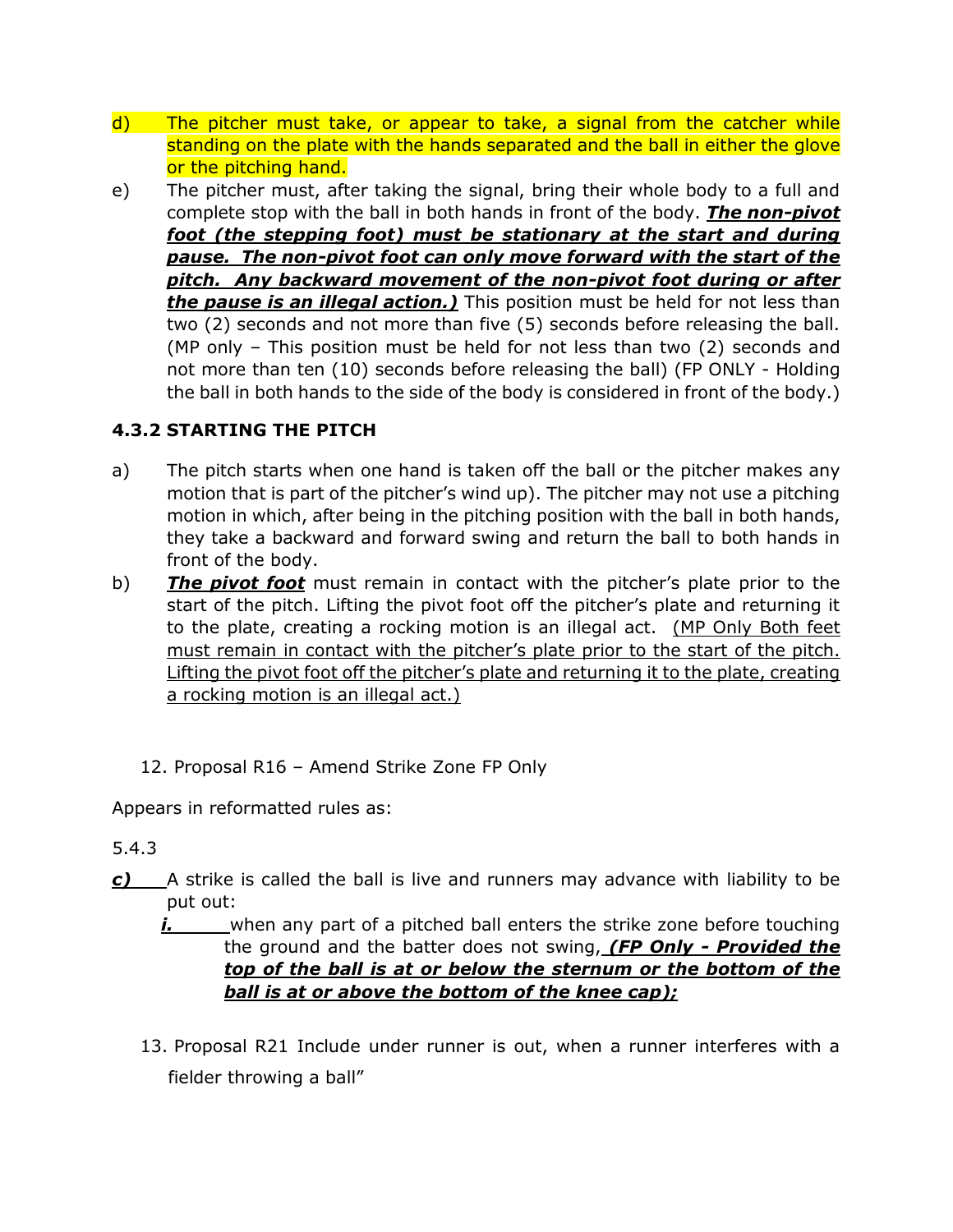Appears in reformatted rules as:

5.10.3

- c) A runner is out, the ball is dead and other runners must return to the last base legally held at the time of the interference, blocked ball or the out declared, unless forced to advance because the batter became a batter-runner when:
	- i. they are struck with an untouched fair-batted ball in fair territory while off base and, in the Umpire's judgment, any fielder had an opportunity to make an out;
	- ii. they intentionally kick a ball that a fielder has missed;
	- *iii.* they interfere with a fielder attempting to field a fair batted ball, regardless of whether the ball has been first touched by another fielder, including the pitcher *or interferes with a fielder throwing a ball, or intentionally interferes with a thrown ball.*
	- 14. Proposal R25 Slow Pitch Only Allows Female slow pitch players to wear shorts or long pants in same sex competition and in Co-Ed competition regardless of what male players may be wearing in Co-ed team

Appears in Slow Pitch reformatted rules as:

### **2.5.1 PLAYER UNIFORMS**

All players on a team must wear uniforms alike in color, trim, and style. *Female players in single-sex competition may wear all shorts or all long pants. Female players in co-ed competition may wear all shorts or all long pants, regardless of male player's pant style*. A team member in uniform may, for religious reasons, wear a specific head covering and apparel that does not conform to these Rules without penalty

15. Proposal R26 – Slow Pitch Only - Allows female players the option to play with the 11" ball with COR of .520 or under and a ball with compression of 300.0 or under.

Appears in slow pitch reformatted rules as:

### **2.3.3 OFFICIAL SOFTBALL**

a) Only an official softball that meets the standards of the WBSC Equipment Standards Commission and is stamped with the WBSC or ISF Equipment